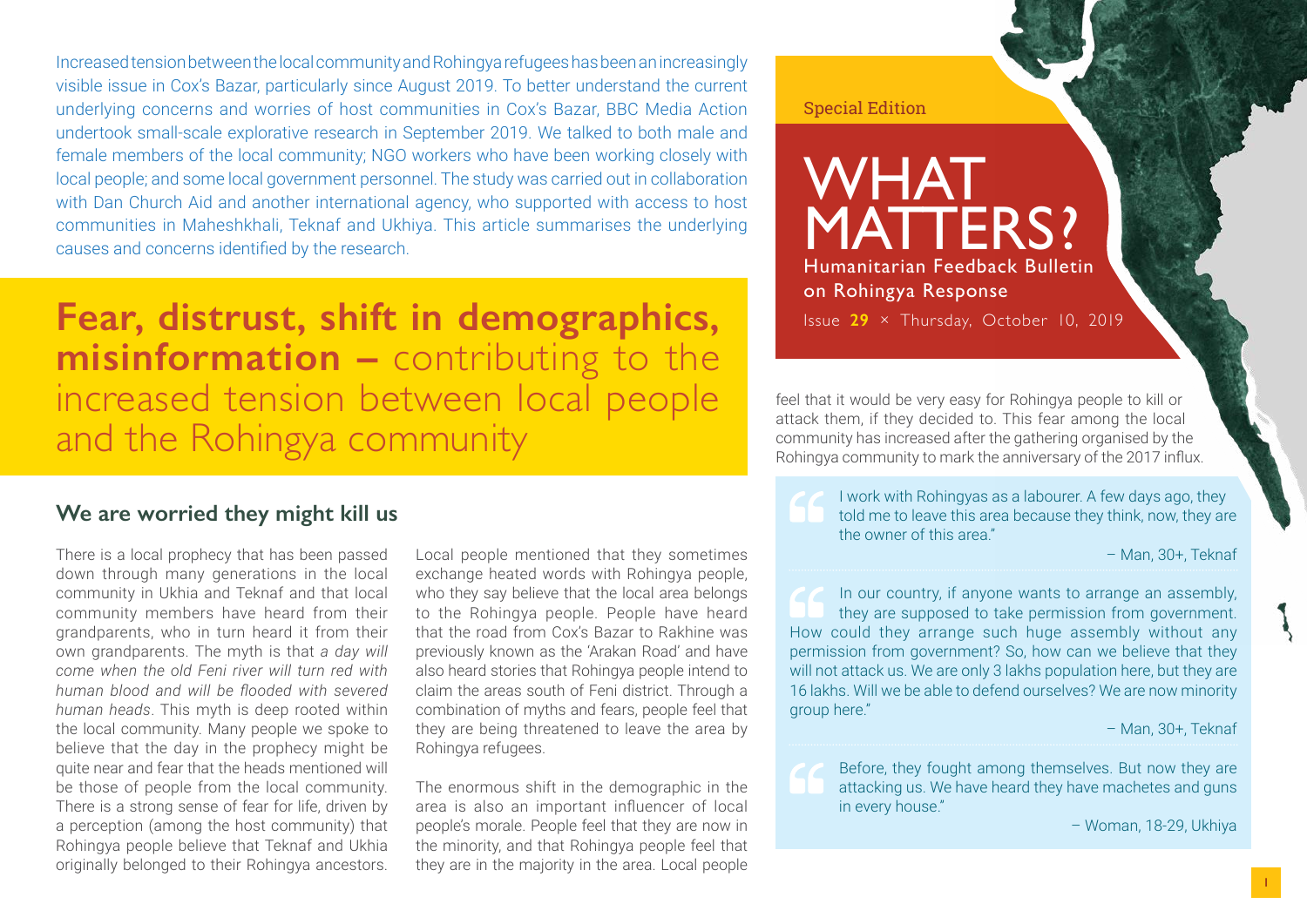### **Practical concerns are intensifying…**

The practical concerns that local people have communicated over the past two years have been well documented in previous editions of *What Matters?*. The issues being raised now by local people remain similar, although there is a sense that problems are perceived to have got worse recently. Broadly, the practical issues that the host community are most concerned about are:

- Fewer income generating opportunities
- Movement restrictions due to multiple check posts
- Price increased in necessary commodities
- Restricted mobile communication
- Traffic congestion due to increased number of vehicles
- Increased crime rate

People say that, since they have been facing these issues for some time, it has taken a toll on their social, economic and emotional life.

Nowadays we cannot have a peaceful sleep because they [Rohingya people] are thieves and robbers; and now they are killing our people."

– Woman, 18-29, Ukhiya

People mentioned that, although they have been facing similar problems since the beginning of the Rohingya influx, they feel that the intensity of these problems has increased with time. For example, they believe that the crime rate has increased recently and say that they have first-hand experience of observing this increased rate of criminal activities – including by seeing more refugees attending local hospitals with injuries sustained during fighting. Several people mentioned their belief that some Rohingya men are now working as 'contract killers', saying that people from the local (host) community are hiring Rohingya people to do their 'dirty' work in exchange for money.

Another key issue of concern is the difficulty in obtaining national identity cards or registering to vote. People feel that it is becoming extremely difficult for local people to get a national ID card because the system for registrations has been suspended in the local area. They feel that, if they lost their NID card, their Bangladeshi citizenship would be over. They say that they are struggling to obtain an NID card for their children, noting that the card is an important document to get admission to college or university.

Earlier we needed exactly four documents to get an NID, but now we need more than 20 documents. And the online server is closed now. So, it seems we are not citizens of Bangladesh."

– Man, 30+, Teknaf

Some people mentioned that refugees are better able to obtain an NID card because they believe that Rohingya people can provide higher bribes than the local people. Local people believe that most refugees are involved in the amphetamine (yaba) trade and that this income, alongside the perception that refugees receive significant amounts of food and other products for free, means that Rohingya people are able to save a lot of money to spend on bribes for NID cards, passports or to escape from the camps. Local people also criticised members of the Bangladeshi community who they said were helping refugees with these illegal activities, noting that the greed of a small number of people was hurting the whole community and country.

The host community people who are helping Rohingya people (with illegal activities) are our first enemy, they are the one who are responsible for these incidents…"

– Woman, 30+, Ukhiya

People living in areas further away from the camp still had concerns – but not in such a stark way as those living in Ukhia and Teknaf. The fear for life was not found in other upazillas; although many of the practical concerns expressed were similar. In Moheshkhali, for example, key worries were around the government moving to re-acquire *khas land* (land belonging to government but which is often ceded to local people for housing or cultivation) where they have been living for generations; and a heavy reduction in the price of salt (many people in the area are salt farmers).

2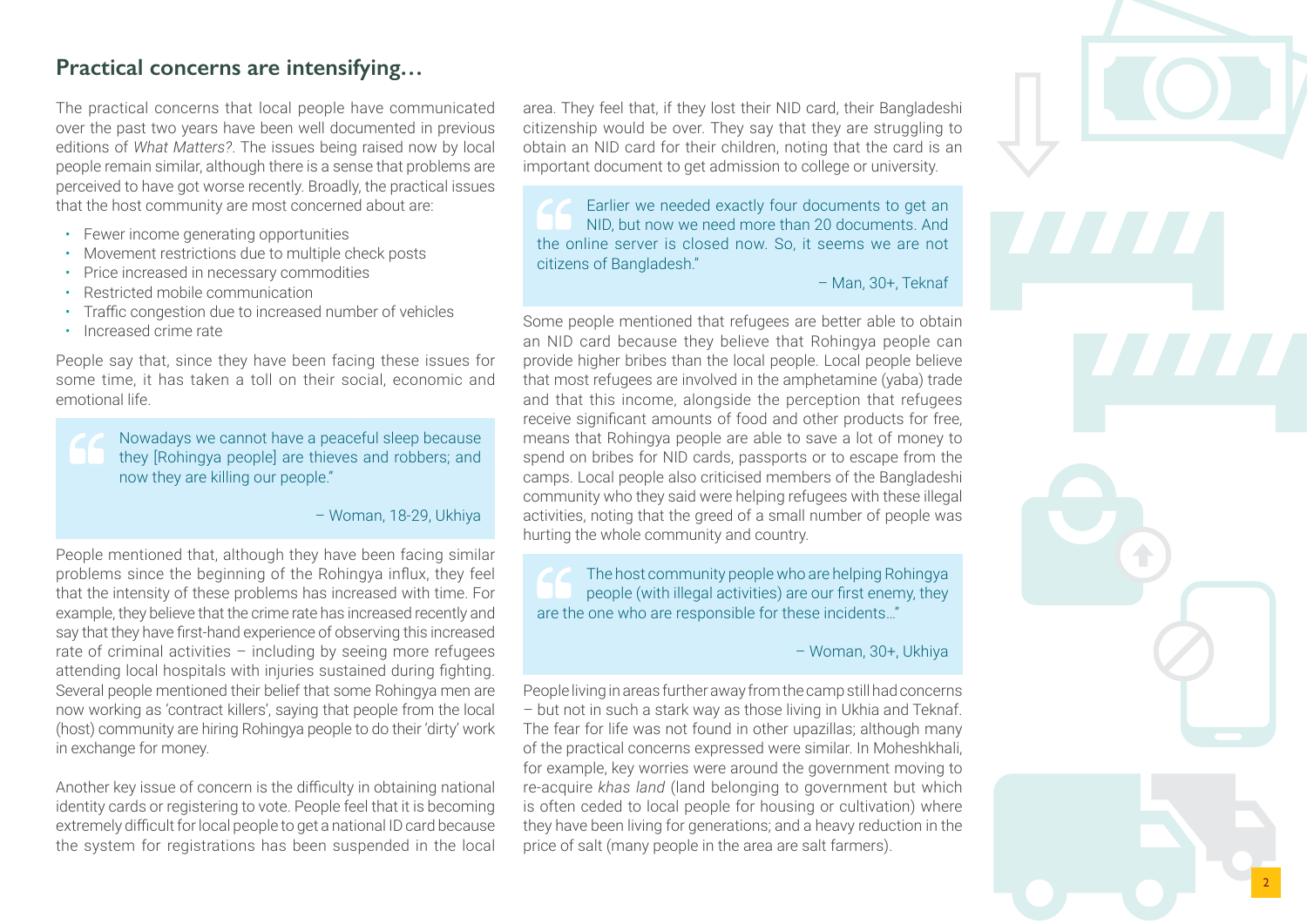# **I won't marry a girl who is working with an NGO in the camp**

Local people acknowledge that humanitarian organisations<sup>1</sup> are helping Rohingya people a lot, and that this help is necessary. They also think that, if humanitarian agencies close their activities in the camps, Rohingya people would be more likely to attack the local community. They understand that humanitarian agencies are providing sanitation, family planning, hygiene and infrastructure service in the camps and that they are also distributing items including food and beauty products. But sometimes local people feel that the support that refugees are receiving is too much. They say that local markets are flooded with relief items and that Rohingya people are selling door to door in the local community, leading them to believe that what refugees are receiving is more than they need. They feel that, while Rohingya people are getting everything they need, local people are being neglected by the humanitarian agencies. According to the host community, they deserve to get the same facilities as are being provided to refugees or, if it is not possible to provide services to everyone, then at least to poorer people within the host community. Some people suggested that humanitarian agencies could provide them with support at least every other month, if it was not possible to support them all the time. They feel that this will help them to have a better livelihood.

NGOs are giving rice, daal, oil, soap, everything. You can ask me – what are they not giving to Rohingya people? Whatever a family needs, they provide everything to them."

– Woman, 30+, Ukhiya

NGOs provide everything that a Rohingya family needs. From food to furniture, they provide everything. They even provide Fair & Lovely [beauty cream] for the Rohingya girls."

– Man, 30+, Teknaf

In recent weeks, it seems that the reputation of humanitarian agencies has become tainted within the local community. There are widespread stories of international agencies attempting to convert Muslims to Christians; and of humanitarian workers exploiting local girls in exchange for jobs. Some people also recalled an incident of a couple working in a relief agency who were arrested in a Cox's Bazar hotel due to an illegal physical relationship. While recognising that they had not witnessed this particular event and therefore not being sure it was true, people say that it is contributing to a general sense that women working for humanitarian agencies do not have good character. These stories have led to some local young men declining to marry women who work in the camp.

When a family comes with a marriage proposal, the first question they will ask to the groom's family is whether the bride is working in the camp or not. If she has any history of working in the camps, the groom's family will break the alliance. I have seen it in my neighbour's family."

– Woman, 30+, Ukhiya

One participant mentioned that she had declined a job opportunity from a humanitarian agency because of a fear of social shaming. However, those who are looking for a job say that they are struggling to get one. They believe that getting a job includes paying bribes and that, even if they agree to pay, Rohingya people can afford to bribe more because they are earning money by selling their surplus relief items or doing business in the markets in the camp. People say that those who do get offered a job are being threatened by the Rohingya community and advised not to come near the camp. They also believe that some international agencies do not want Rohingya people to go back and believe some are working against repatriation.



*<sup>1</sup> The local community refer to 'NGOs' – but their understanding of 'NGO' also includes UN agencies.*